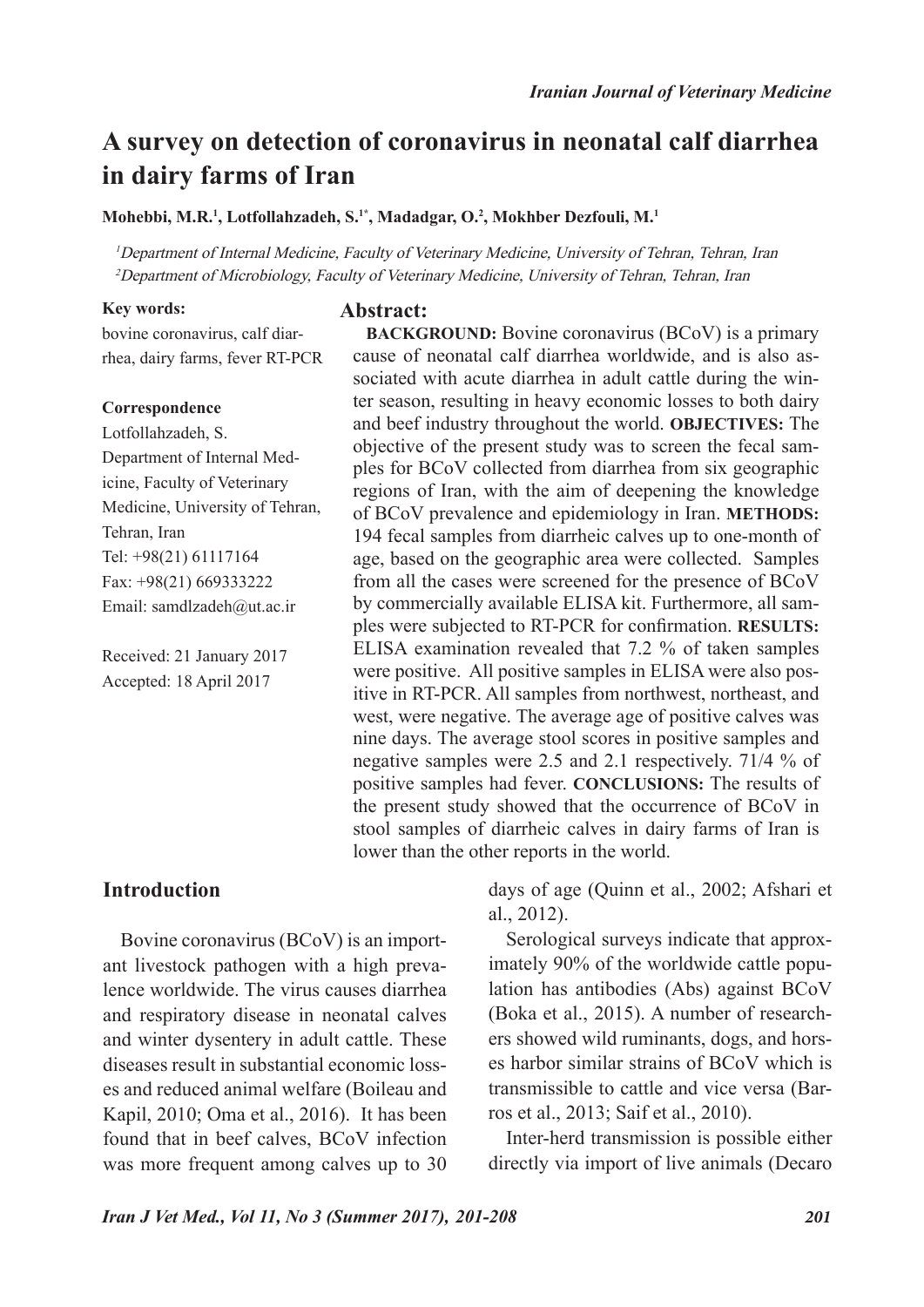et al., 2008, Fulton et al., 2011), or indirectly via contaminated personnel or equipment (Mee et al., 2012). Measures to prevent the virus spread between herds must be based upon knowledge of viral shedding, the potential for transmission to susceptible animals and the role of protective immunity (Oma et al., 2016). In two experimental studies, infected calves were not protected against reinfection with a different BCoV strain three weeks after the first challenge, but did not develop clinical signs (Cho KO et al., 2011; El-Kanawati et al., 1996). BCoV is transmitted via the fecal-oral or respiratory route. The virus infects epithelial cells of the respiratory tract (the nasal turbinates, trachea and lungs) and the intestines (the villi and crypts of the small and large intestine) (Park et al., 2007, Saif et al., 1986).

Three antigenic groups of coronaviruses have been established, and all BCoV strains belonged to the subgroup initially designated as 2a (Hasoksuz et al., 2008). The International Committee for Taxonomy Viruses (ICTV) has proposed a revision of the family Coronaviridae to create a new subfamily, Coronavirinae, that includes the Alpha, Beta and Gammacoronavirus genera. Following this new suggested taxonomy, BCoV belongs to the Betacoronavirus genus, cluster within the Coronavirinae subfamily, Coronaviridae family and the order Nidovirales (http://ictvonline.org/virusTaxonomy.asp).

The virus genome is comprised of single stranded nonsegmented positive-sense RNA (32 kb) associated to the nucleoprotein (N) and forming a nucleocapsid with helical symmetry (Clark, 1993). Viral particles are large (100-150 nm), pleomorphic and enveloped with four major structural proteins comprising a membrane (M) gly-

coprotein, an envelope (E) protein, a spike (S) glycoprotein and the hemagglutinin-esterase (HE) glycoprotein (Lai, 2001). It is interesting to note that the hemagglutinating activity of the HE from BCoVs strains is lower than the hemagglutinating activity of the S glycoprotein, which forms large spike-like projections in the viral envelope (Schultze et al., 1991).

Moreover, the S glycoprotein harbors domains responsible for receptor binding and induction of neutralizing antibodies, and is the most polymorphic viral protein among CoV species and also among strains of the same species. It is utilized for the molecular characterization of the isolates (Collins et al., 1982). The S glycoprotein consists of two subunits, S1 (N-terminal half) and S2 (C-terminal half). The S1 hypervariable region is useful to study the variability and evolution of this virus (Brandao et al., 2006; Hasoksuz et al., 2002).

BCoV has worldwide distribution and is reported from several countries (Jeong et al 2005; Khalili et al., 2006; Takiuchi et al 2006; Traven et al 2006; Gumusova et al 2007; Park et al 2007, Boileau and Kapil, 2010; Dash et al 2012; Ohlson et al., 2013; Mawatari et al., 2014; Ammar et al., 2014). However epidemiological data on BCOV in Iran is scarce.

Therefore, the aim of the present study was to screen the fecal samples for BCoV collected from clinical cases with the history of diarrhea from six geographic region of Iran covering 27 dairy farms.

# **Materials and Methods**

**Sample collection:** Selected geographical regions for sampling, which were chosen based on density of dairy farms and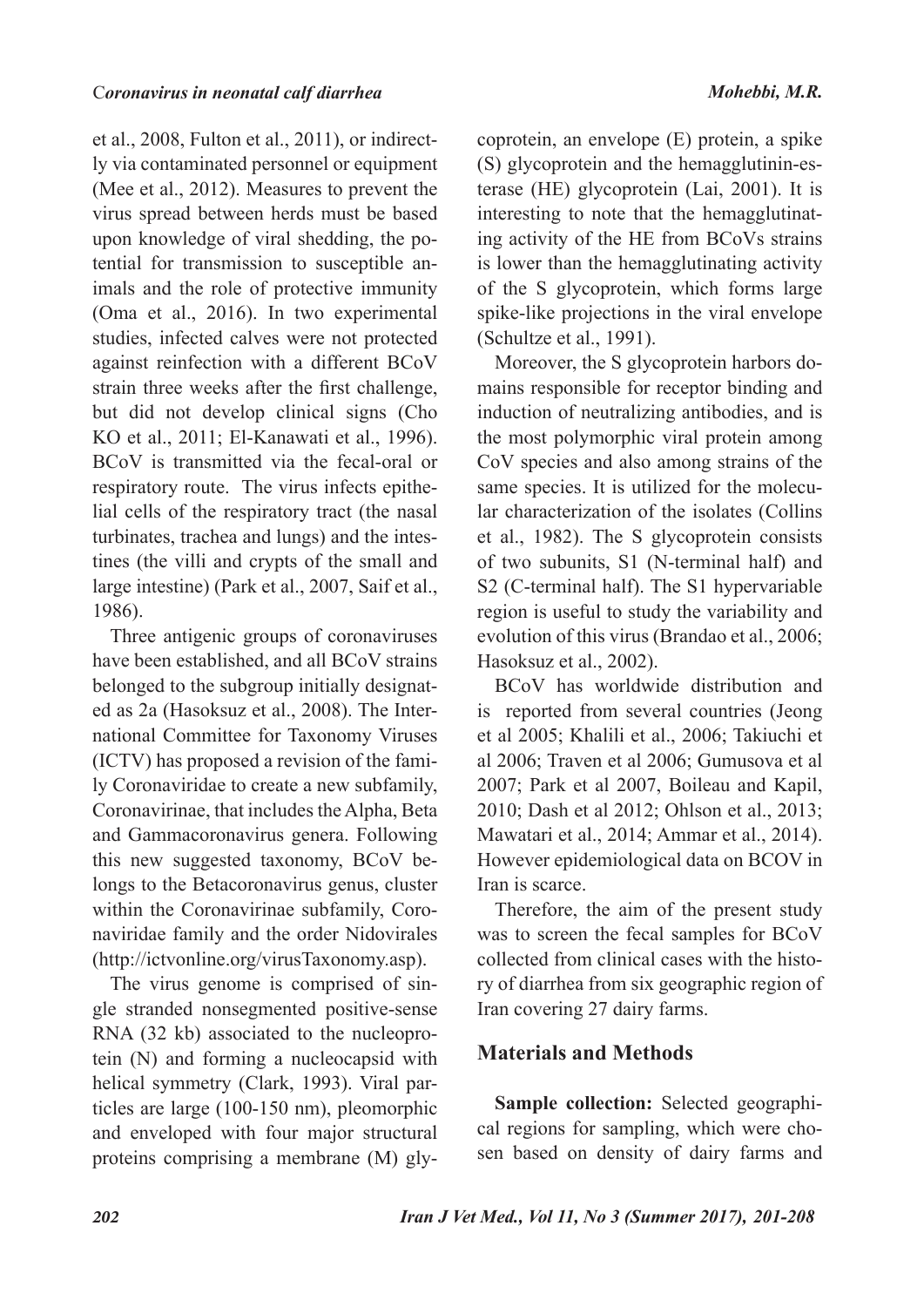climates, were northwest, northeast, southwest, south of Alborz Mountains, west, and central regions of Iran, (Table 1).

Totally 194 samples were collected from diarrheic neonatal calves up to one-month of age from May 2014 to June 2016. Samples were collected directly from the calves' rectum into sterile bottles and transferred to Virology laboratory of the Veterinary Faculty of University of Tehran on ice pack and stored at -18 °C. Sample's specifications such as: name of farm, province, geographic region, age, gender, stool consistency score, and rectal temperature were recorded.

BCoV antigen ELISA. An indirect antigen-capture ELISA kit employing monoclonal antibodies to BCoV was used as described by the manufacturer (IDEXX Rota-Corona-k99, USA).

Then the positive samples in ELISA were conducted on RT-PCR for confirmation.

Preparation of oligonucleotide primers. The oligonucleotide primers used in the RT-PCR were designed from the published sequence of N gene of Mebus strain (Gen-Bank accession No.U00735). The sequences of primers are shown in Table 2, and the predicted RT-PCR product size was 407 bp (Table 2).

RNA extraction and RT-PCR. RNA from faeces was extracted using RNX-Plus solution for total RNA isolation (Sinaclon Bioscience, Iran) as instructed by the manufacturer. Then the complementary DNA (CDNA) was conducted by Maxime RT premix kit (Intron Biotechnology, Korea) as instructed by the manufacturer. The RT-PCR was conducted using the following procedure: in a tube 3 μL of CDNA sample was added to 2 μL of the Reverse and forward primers and 5.5 μL of nuclease-free water, and finally 12.5 μL master mix was

Table 1. Selected geographical regions for sampling, dairy farms and climates.

| Region        | Province   | Sample  | Farms numb                    |
|---------------|------------|---------|-------------------------------|
|               |            | numbers |                               |
| northwest     | Zanjan     | 10      | 1                             |
| northeast     | Mashhad    | 30      | $\overline{4}$                |
| northeast     | Gorgan     | 10      | 2                             |
| south of      | Tehran     | 40      | 6                             |
| <b>Alborz</b> |            |         |                               |
| south of      | Varamin    | 10      | 1                             |
| <b>Alborz</b> |            |         |                               |
| south of      | Qazvin-Al- | 20      | 5                             |
| Alborz        | borz       |         |                               |
| Central       | Qom        | 10      | $\mathfrak{D}_{\mathfrak{p}}$ |
| Central       | Isfahan    | 30      | 1                             |
| Central       | Saveh      | 12      | 1                             |
| west          | Kermanshah | 10      | 1                             |
| southwest     | Ahvaz      | 12      | 3                             |
| Total         | 11         | 194     | 27                            |

added to the solution. Then the solution waspreheated for 5 min at 94 °C, 40 cycles, including 45 seconds at 94 °C, 45 seconds at 52 °C, 1 min at 72 °C and, finally, 10 min incubation at 72 °C was applied. The PCR products were visualized on 1.5% agarose gel stained with ethidium bromide. PCR products of 407 bp were detected.

## **Results**

ELISA examination of stool samples revealed that 14 samples (7.2%) out of 194 taken samples, which belonged to 10 dairy farms (37.03%) out of 27 farms were positive (7.2%). The positive samples were found in Tehran (three samples), Qom (two samples), Isfahan (three samples), Qazvin (two samples), Alborz (two samples), Saveh (one sample) and Ahvaz. The Zanjan, Mashhad, Gorgan, Varamin, and Kermanshah samples were negative. On the other hand, all samples from northwest, northeast, and west, were negative while samples from three other geographic regions were pos-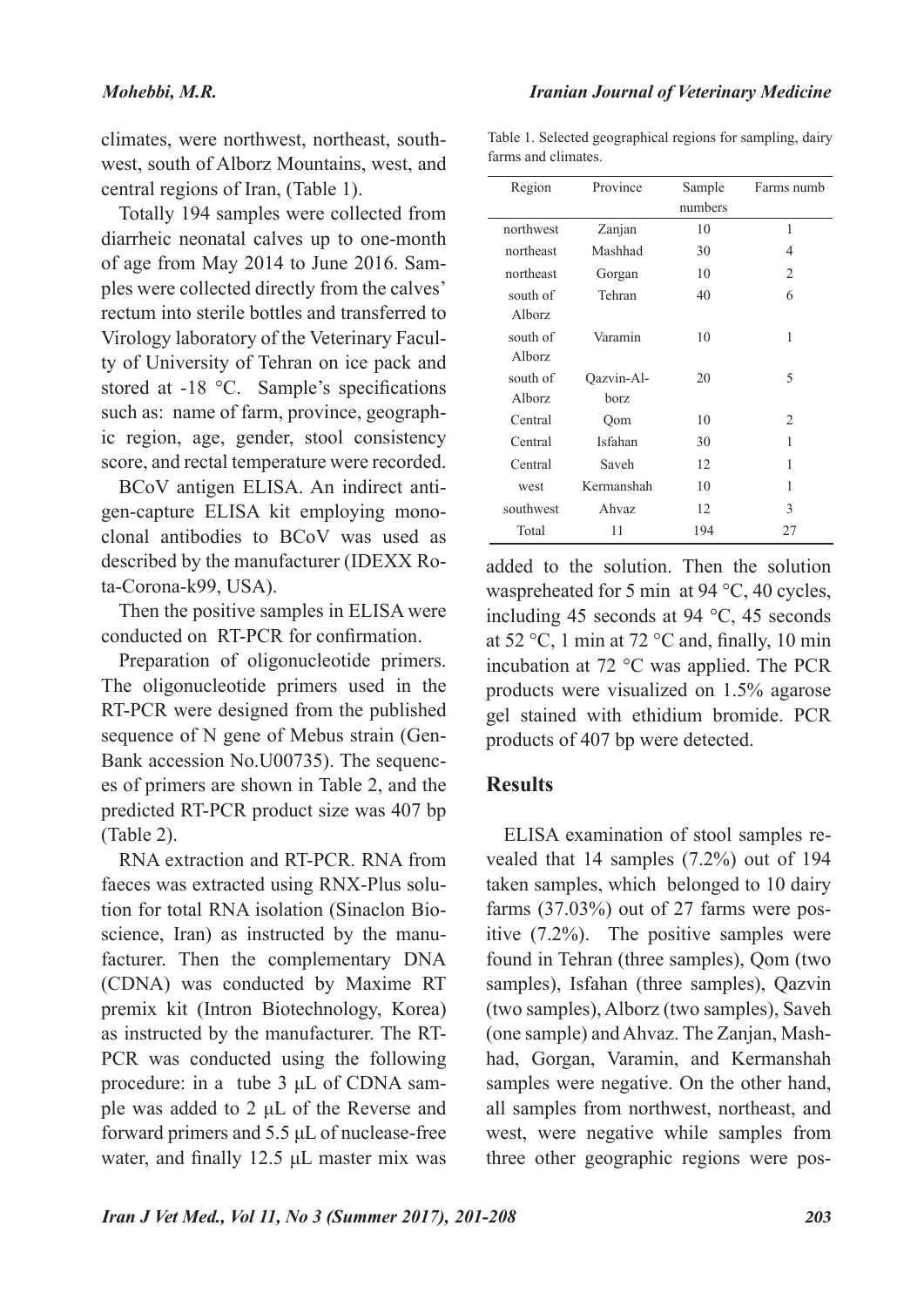#### C*oronavirus in neonatal calf diarrhea Mohebbi, M.R.*

|  |  |  |  | Table 2. The sequences of primers and the predicted RT-PCR product size. |
|--|--|--|--|--------------------------------------------------------------------------|
|--|--|--|--|--------------------------------------------------------------------------|

| virus | target gene | primer | sequence $(5' - 3')$                                      | position | product length | refrence no.           |
|-------|-------------|--------|-----------------------------------------------------------|----------|----------------|------------------------|
|       |             |        | BCV Nucleocapsid BCV-N-f GCCGATCAGTCCGACCAATC 29475-29494 |          | 407            | Tsunemitsu et al. 1999 |
|       |             |        | BCV-N-R AGAATGTCAGCCGGGGTAT                               |          |                | Masaharu et al, 2012   |

itive. All positive samples in ELISA were positive in RT-PCR.

The average age of positive calves was nine days, and 38% were male and 62 % were female.

The average stool score in the positive samples and negative samples was 2.5 and 2.1 respectively (based on 0-3 scoring). Fecal consistency data were recorded on a scale of 0-3, with score increasing severity  $(0 = normal$  feces,  $3 =$  severe diarrhea) (Operario et al, 2015). Degree of fecal consistency:  $0 = normal$ , manure is normal and well formed;  $1 =$  abnormal feces but not diarrhea, manure is pasty (softer than normal);  $2 =$  mild diarrhea (feces are semi liquid, but still have a solid component); and  $3 =$  liquid feces only (Mathur et al, 2001).

10 samples from the positive samples (71/4 %) had fever (rectal temperature≥40  $^{\circ}$ C).

## **Discussion**

In the present study, Coronavirus was detected in 7.3% of diarrheic calves. Almost the same results about occurrence of BCoV were found in some other studies in Sweden (De Verdier, 2006), Japan (Kirisawa et al., 2007), Switzerland (Uhde et al 2008) and Holland (Bartels, 2010). In contrast, BCoV appeared to be of more importance with higher prevalence in some other studies in countries such as Spain (De la Fuente et al 1998; Perez et al 1998), France (Bendali et al., 1999), Brazil (Stipp et al., 2009), India (Hansa et al., 2012), Australia (Izzo et al., 2011), Korea (park et al., 2007) and Turkey

(Hasoksuz et al., 2005). A few studies also had lower prevalence, including studies in Pakistan (Alikhan, 2009, 2 %) and Argentina (Bok et al., 2015, 5 %).

In one regional study in Iran, 12.03% of diarrhetic samples were positive with both capture ELISA and RT-PCR (Khalili et al., 2006). Mayameei et al., 2010 in Tehran dairy farms showed that the prevalence of Coronavirus infection in diarrheic calves is 3.17%. In another study in Mashhad province, Coronavirus antigen was detected in 2.7% and 1.8% of diarrheic and non-diarrheic calves, respectively (Afshari et al., 2012). In the present study 28.57 % and 71.43 % of positive samples were in the age group 0-7 days and >7 days respectively. In another study, calves were divided to different age groups 1-15, 16-30, 31-45, and 46-60 days. Age group 16-30 days had most positive samples (29 %), but at least one or more positive samples were seen in other groups (Stipp et al., 2009).

In the present study, there was not any significant association between the presence of Coronavirus in feces and stool score and fever (rectal temperature  $>40$ ) of calves (p $>$ 0.05). More than 85% of positive samples had a stool score  $\geq$ 2 with an average of 2.5. Also, about 71% of positive samples had a rectal temperature >40. In some studies (Busato et al 1998; Bjorkman et al 2003; Erdogan et al 2003) no significant association was found between the presence of Coronavirus in feces and clinical diarrhea but in some other studies, there was a significant association between shedding of Coronavirus in feces and diarrhea (Reynolds et al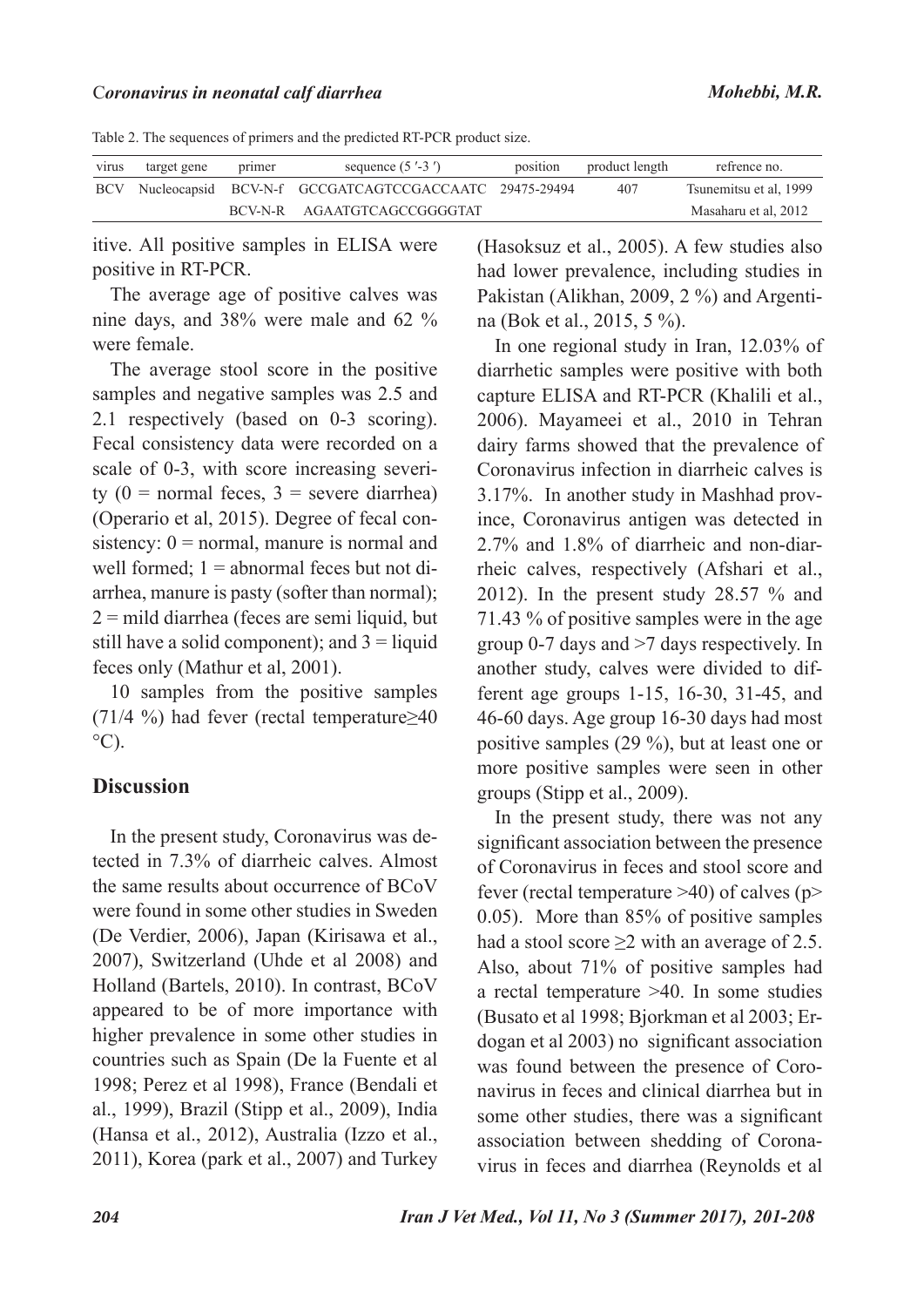1986, Perez et al 1998, Bendali et al 1999a, Stipp et al., 2009).

 The results of the present study showed that the occurrence of coronavirus in stool samples of diarrheic calves in dairy farms of Iran is lower than the other reports in the world. The occurrence and also diagnosis of enteropathogens in the feces of diarrheic and non-diarrheic calves varies depending on the geographic location, the farm, the age and type of calves being examined and the extent to which the diagnostic laboratory is capable of isolating or demonstrating the causative pathogens. On the other hand, the role of other infectious agents in diarrhea in different countries and regions and the sensitivity and specificity of used tests in each study can explain the observed differences in prevalence of Coronavirus among a variety of studies. In addition, some of the possible reasons for low prevalence of Coronavirus in the present study are that most samples were not collected during winter, the season in which the prevalence of calf diarrhea caused by Coronavirus is higher than other seasons.Also, the sensitivity of ELISA test, used as screening test in this study, is lower than PCR, moreover, Iran has a hot, dry climate, opposed to the Coronavirus desirable stability condition.

## **Acknowledgments**

The authors thank the staff of the microbiology department of Faculty of Veterinary Medicine, University of Tehran for providing equipment and lab. We are also grateful to all people helping us for sample collection.

### **References**

- Afshari Safavi, E.A., Mohammadi, G.R., Rad, M., Naghibi, A. (2012) A case-control study of association between diarrhea in newborn calves and infection with rotavirus and coronavirus in some industrial dairy herds of Mashhad aarea, Iran in 2008. Arch Razi Inst. 67: 35-41.
- Ammar, S.S., Mokhtaria, K., Tahar, B.B., Amar, A.A., Redha, B.A., Yuva, B., Mohamed, H.S., Abdellatif, N., Laid, B. (2014) Prevalence of rotavirus (GARV) and coronavirus (BCoV) associated with neonatal diarrhea in calves in western Algeria. Asian Pac J Trop Biomed. 4: 318-322.
- Bartels, C.J., Holzhauer, M., Jorritsma, R., Swart, W.A., Lam, T.J. (2010) Prevalence, prediction and risk factors of enteropathogenes in normal and non-normal faeces of yang Dutch dairy calves. Prev Vet Med. 93: 162-169.
- Bendali, F., Bichet, H., Schelcher, F., Sanaa, M. (1999) Pattern of diarrhea in newborn beef calves in southwest France. Res Vet Sci. 30: 61-74.
- Bjorkman, C., Svensson, C. Christensson, B., De Verdier, K. (2003) Cryptosporidium parvum and Giardia intestinalis in calf diarrhoea in Sweden. Acta Vet Scand. 44: 145-152.
- Boileau, M.J., Kapil, S. (2010) Bovine coronavirus associated syndromes. Vet Clin North Am Food Anim Pract. 26: 123-146.
- Boka, M., Miñoa S., Rodrigueza, D., Badaraccoa, A., Nuñesc, I., Souzac, S.P., Bilbao, G., Louge Uriarte, E., Galarza, R., Vega, C., Odeon, A., Saif, L.J., Parreño, V. (2015) Molecular and antigenic characterization of bovine Coronavirus circulating in Argentinean cattle during 1994-2010. Vet Microbiol. 181: 221-229.
- Brandao, P.E., Gregori, F., Richtzenhain, L.J., Rosales, C.A., Villarreal, L.Y., Jerez, J.A., (2006) Molecular analysis of Brazilian strains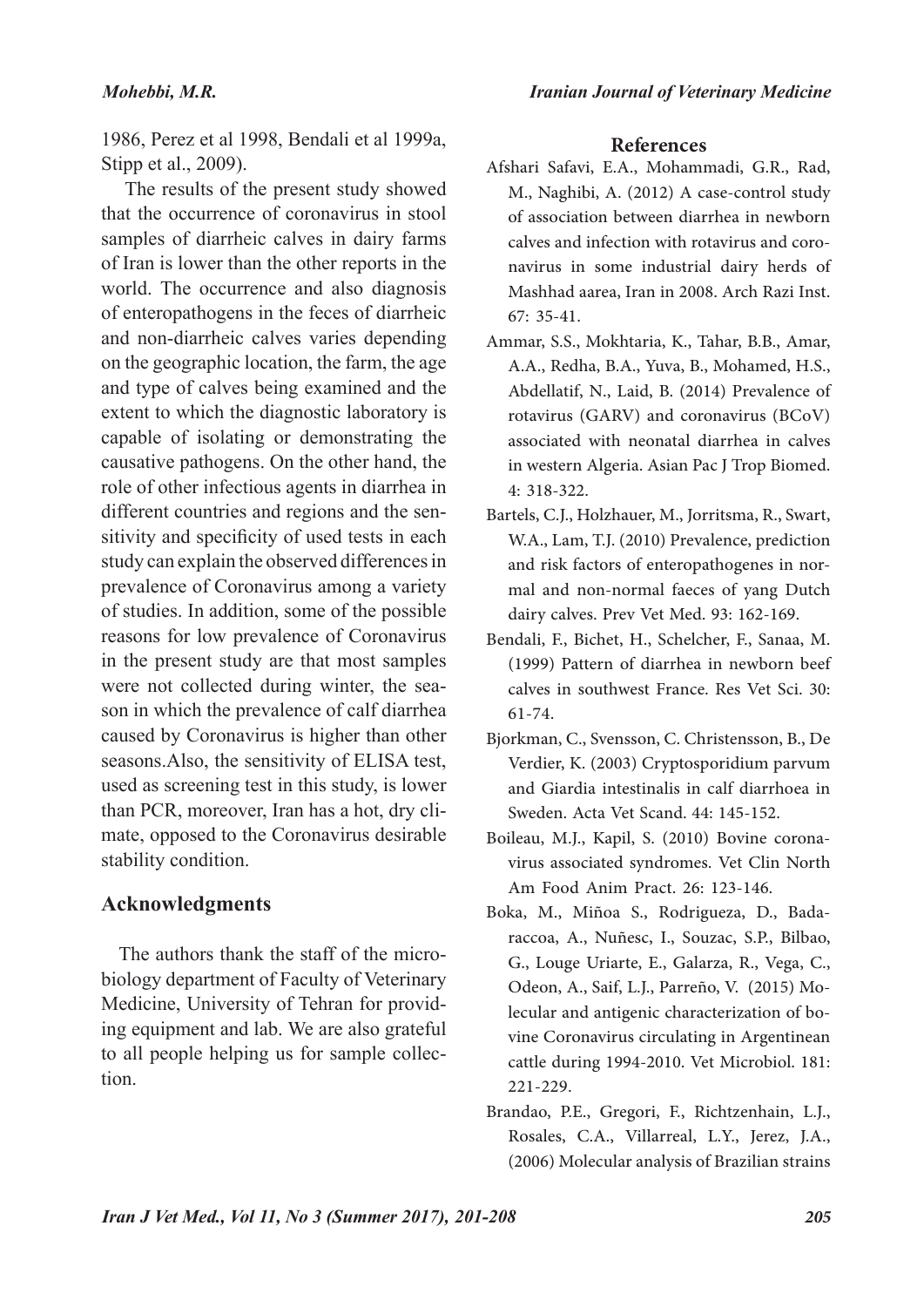of bovine coronavirus (BCoV) reveals a deletion within the hypervariable region of the S1 subunit of the spike glycoprotein also found in human coronavirus OC43. Arch Virol. 151: 1735-1748.

- Busato, A., Lentze, T., Hofer, D., Burnens, A., Hentrich, B., Gaillard, C. (1998) A case control study of potential enteric pathogens for calves raised in cow-calf herds. J Vet Med B. 45: 519-528.
- Cho, KO., Hasoksuz, M., Nielsen, PR., Chang, KO., Lathrop, S., Saif, LJ. (2001) Crossprotection studies between respiratory and calf diarrhea and winter dysentery coronavirus strains in calves and RT-PCR and nested PCR for their detection. Arch Virol. 146: 2401-2419.
- Clark, M.A. (1993) Bovine coronavirus. Br Vet J. 149: 51-70.
- Dash, S.K., Kumar, K., Goel, A., Bhatia, A.K. (2012) Detection of coronavirus antigen by ELISA from diarrhoetic cow calves in Mathura, India. Vet World. 5: 166-168.
- De la Fuente, R., Garcia, A., Ruiz-Santa-Quiteria, J.A., Luzon, M., Cid, D. Garcia, S., Orden, J.A., Gomez-Bautista, M. (1998) Proportional morbidity rates of enteropathogens among diarrheic dairy calves in central Spain. Prev Vet Med. 36: 145-152.
- de Verdier, K. (2006) Infektionspanoramat vid diarréer hos svenska kalvar. Svensk Veterinärtidning. 8-9: 29-32.
- Decaro, N., Mari, V., Desario, C., Campolo, M., Elia, G., Martella, V., Greco, G., Cirone, F., Colaianni, M.L., Cordioli, P., Buonavoglia, C. (2008) Severe outbreak of bovine coronavirus infection in dairy cattle during the warmer season. Vet Microbiol. 126: 30-9.
- El-Kanawati, Z.R., Tsunemitsu, H., Smith, D.R., Saif, L.J. (1996) Infection and cross-protection studies of winter dysentery and calf diarrhea bovine coronavirus strains in colos-

trum-deprived and gnotobiotic calves. Am J Vet Res. 57: 48-53.

- Erdogan, H.M., Unver, A., Gunes, V., Citil, M. (2003) Frequency of rotavirus and coronavirus in neonatal calves in Kars district. KAF-KAS ÜNİVERSİTESİ, Veteriner Fakültesi Derg. 9: 65-68.
- Fulton, R.W., Step, D.L., Wahrmund, J., Burge, L.J., Payton, M.E., Cook, B.J., Burken, D., Richards, C.J., Confer, A.W. (2011) Bovine coronavirus (BCV) infections in transported commingled beef cattle and sole-source ranch calves. Can J Vet Res. 75: 191-199.
- Gumusova, S.O., Yazici, Z., Albayrak, H., Meral, Y. (2007) Rotavirus and coronavirus prevalence in healthy calves and calves with diarrhea. Medycyna Weterynaryjna. 63: 62-64.
- Hansa, A., Rai, R.B., Yaqoob Wani, M., Dhama, K. (2012) ELISA and RT-PPCR based detection of Bovine Coronavirus in north India. Asian J Anim Vet Adv. 7: 1120-1129.
- Hasoksuz, M., Sreevatsan, S., Cho, K.O., Hoet, A.E., Saif, L.J. (2002) Molecular analysis of the S1 subunit of the spike glycoprotein of respiratory and enteric bovine coronavirus isolates. Virus Res. 84: 101-109.
- Hasoksuz, M., Vlasova, A., Saif, L.J. (2008) Detection of group 2a coronaviruses with emphasis on bovine and wild ruminant strains. Virus isolation and detection of antibody antigen, and nucleic acid. Methods Mol Biol. 454: 43-59.
- Izzo, M.M., Kirkland, P.D., Mohler, V.L., Perkins, N.R., Gunn, A.A., House, J.K. (2011) Prevalence of major enteric pathogens in Australian dairy calves with diarrhea. Aust Vet J. 89: 167-73.
- Jeong, J.H., Kim, G.Y., Yoon, S.S., Park, S.J., Kim, Y.J., Sung, C.M., Jang, O.J., Shin, S.S., Koh, H.B., Lee, B.J., Lee, C.Y., Kang, M.I., Kim, H.J., Park, N.Y., Cho, K.O. (2005) Detection and isolation of winter dysentery bo-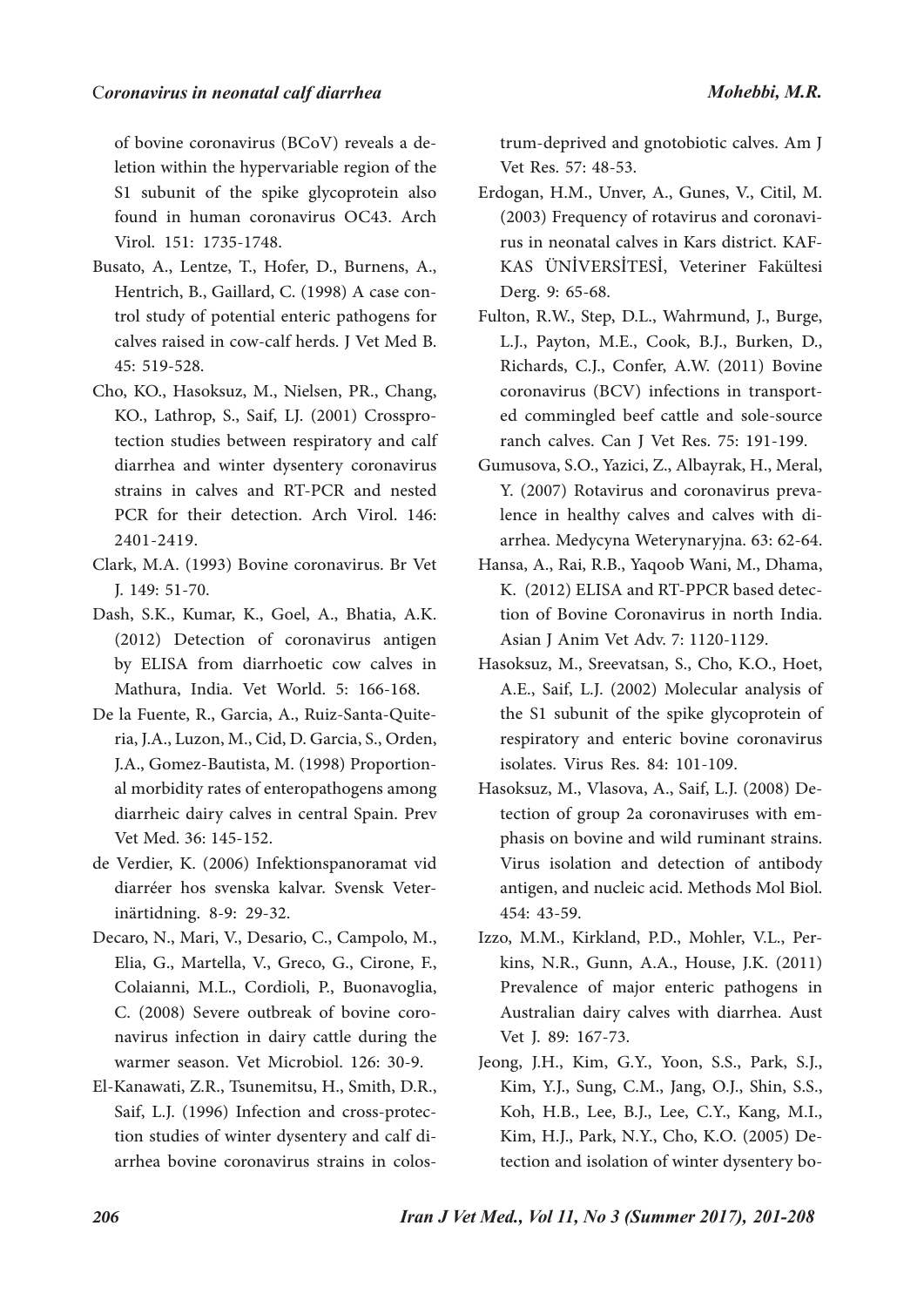*Iranian Journal of Veterinary Medicine*

vine coronavirus circulated in korea during 2002-2004. Vet Med Sci. 67: 187-189.

- Khalili, M., Morshedi, A., Keyvanfar, H., Hemmatzadeh, F. (2006) Detection of bovine coronavirus by RT-PCR in a field study. Vet Ski Arh. 76: 291-29.
- Kirisawa, R., Takeyama, A., Koiwa, M., Iwai, H. (2007) Detection of bovine torovirus in fecal specimens of calves with diarrhea in Japan. J Vet Med Sci. 69: 471-476.
- Lai, M.H.K.V. (2001) Coronaviridae: the viruses and their replication. In: Fields Virology. Fields, B.N., Howley, P.M., DMK (eds.). Lippincott - Raven, Philadelphia, USA. p. 1163- 1186.
- Masaharu, F., Kazufumi K., Ayako M., Tohru S., Keito T., Tsunehiko A., Masaji, M., Makoto, S., Hiroshi, T. (2012) Development and application of one-step multiplex reverse transcription PCR for simultaneous detection of five diarrheal viruses in adult cattle. Arch Virol. 157: 1063-1069
- Mathur, S., Constable, P.D., Eppley, R.M., Waggoner, A.L., Tumbleson, M.E., Haschek, W.M. (2001) Fumonisin B1 is hepatotoxic and nephrotoxic in milk-fed calves, Toxicol Sci. 60: 385-396.
- Mawatari, T., Hirano, K., Ikeda, H., Tsunemitsu, H., Suzuki, T. (2014) Surveillance of diarrhea-causing pathogens in dairy and beef cows in Yamagata prefecture, Japan from 2002 to 2011. Microbiol Immunol. 58: 530- 535.
- Mayameei, A., Mohammadi, Gh., Yavari, S., Afshari, E., Omidi, A. (2010) Evaluation of relationship between Rotavirus and Coronavirus infections with calf diarrhea by capture ELISA. Comp Clin Pathol. 19: 553-557.
- Mee, J.F., Geraghty, T., O'Neill, R., More, S.J. (2012) Bioexclusion of diseases from dairy and beef farms: risks of introducing infectious agents and risk reduction strategies.

Vet J. 194: 143-50.

- Ohlson, A., Alenius, S., Traven, M., Emanuelson, U. (2013) A longitudinal study of the dynamics of bovine corona virus and respiratory syncytial virus infections in dairy herds. Vet J. 197: 395-400.
- Operario, D.J., Bristol, L.S., Liotta, J., Nydam, D.V., Houpt, E.R. (2015) Correlation between diarrhea severity and oocyst count via quantitative PCR or fluorescence microscopy in experimental cryptosporidiosis in calves. Am J Trop Med Hyg. 92 45-49.
- Park S.J., Kim G.Y., Choy H.E., Hong Y.J., Saif L.J., Jeong J.H., Park, S.I., Kim, H.H., Kim, S.K., Shin, S.S., Kang, M.I., Cho, K.O. (2007) Dual enteric and respiratory tropisms of winter dysentery bovine coronavirus in calves. Arch Virol. 152: 1885-900.
- Park, S.J., Lim, G.K., Park, S.I., Kim, H.H., Koh, H.B., Cho, K.O. (2007) Detection and molecular characterization of calf diarrhoea bovine corona viruses circulating in south Korea DURING 2004-2005. Zoonoses Public Health. 54: 223-30.
- Perez, E., Kummeling, A., Janssen, M.M., Jimenez, C., Alvarado, R., Cabal, M., Caballero, M., Donado, P., Dwinger, R.H. (1998) Infectious agents associated with diarrhea of calves in the canton of Tilarán, Costa Rica. Prev Vet Med. 33: 195-205.
- Quinn, P.J., Markey, B. K., Leonard, F. C., Hartigan, P., Fanning, S., FitzPatrick, E.S. (2002) Veterinary Microbiology and Microbial Disease. Blackwell Science Ltd. Iowa State University Press, Ames, Iowa, USA. p. 709.
- Reynolds, D.J., Morgan, J.H., Chanter, N., Jones, P.W., Bridger, J.C., Debney, T.G., et al. (1986) Microbiology of calf diarrhea in southern Britain. Vet Rec. 119: 34-39.
- Saif, L.J., Redman, D.R., Moorhead, P.D., Theil, K.W. (1986) experimentally induced coronavirus infections in calves: viral replication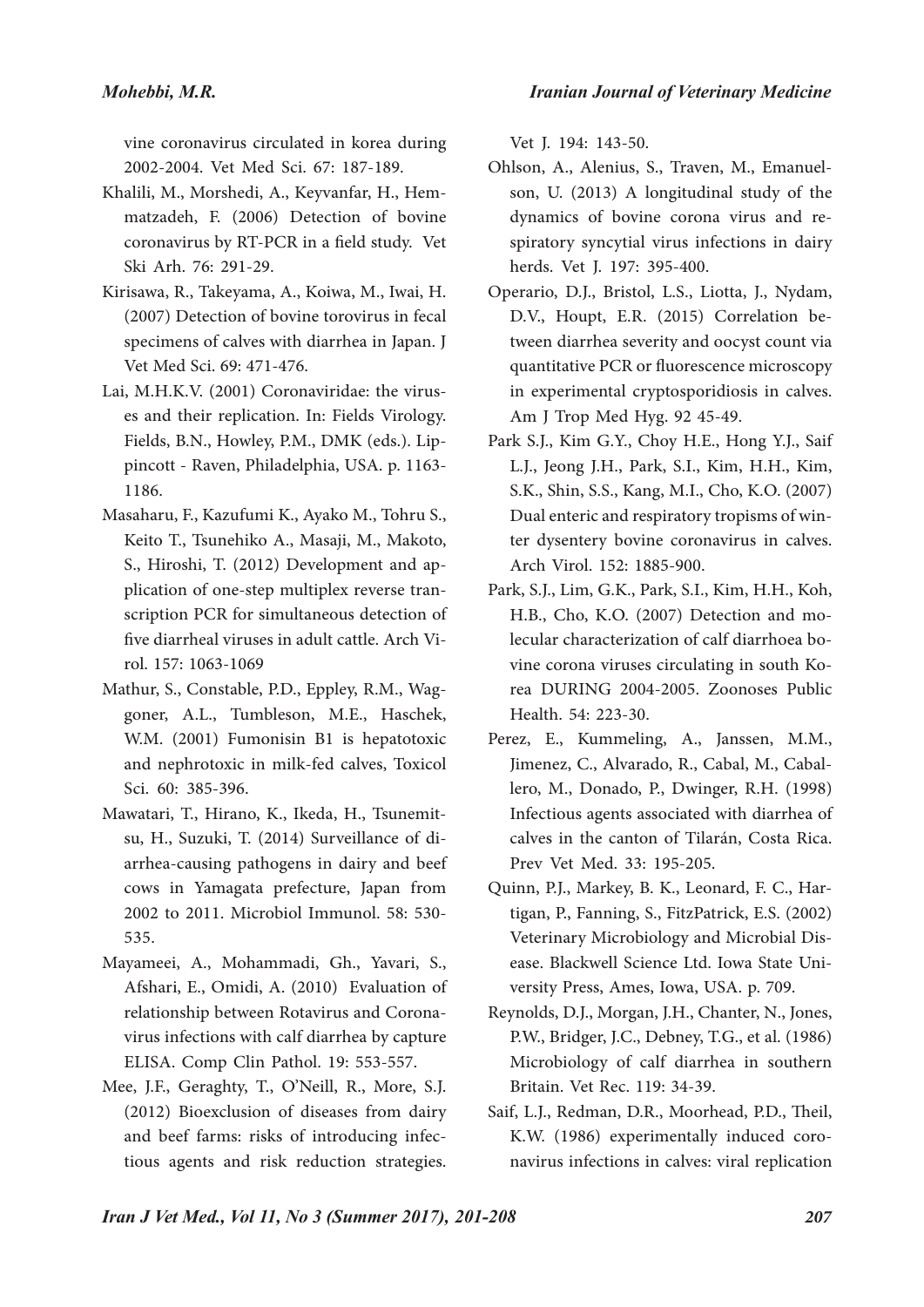#### C*oronavirus in neonatal calf diarrhea Mohebbi, M.R.*

in the respiratory and intestinal tracts. Am J Vet Res. 47: 1426-1432.

- Schultze, B., Gross, H.J., Brossmer, R., Herrler, G. (1991) The S protein of bovine coronavirus is a hemagglutinin recognizing 9-O-acetylated sialic acid as a receptor determinant. J. Virol. 65: 6232-6237.
- Stipp, D.T., Barry, A.F., Alfieri, A.F., Takiuchi, E., Amude, A.M., Alfieri, A.A. (2009) Frequency of BCoV detection by a semi-nested PCR assay in faeces of calves from Brazilian cattle herds. Trop Anim Health Prod. 41: 1563-1567.
- Takiuchi, E., Stipp, D.T., Alfieri, A.F., Alfieri, A.A. (2006) Improved detection of bovine coronavirus N gene in faeces of calves infected naturally by a semi-nested PCR assay and an internal control. J Virol Methods. 131: 148-154.
- Tsunemitsu, H., Smith, D.R., Saif L.J. (1999) Experimental inoculation of adult dairy cows with bovine coronavirus and detection of coronavirus in feces by RT-PCR. Arch Virol. 144: 167-75.
- Uhde, F.L., Kaufmann, T., Sager, H., Albini, S., Zanoni, R., Schelling, E., Meylan, M. (2008) Prevalence of four enteropathogens in the feces of young diarrheic dairy calves in Switzerland. Vet Rec. 163: 362-366.
- Veslemøy, S.O., Madeleine, T., Stefan, A., Mette, M., Maria, S. (2016) Bovine coronavirus in naturally and experimentally exposed calves; viral shedding and the potential for transmission. Virol J. 13: 100.